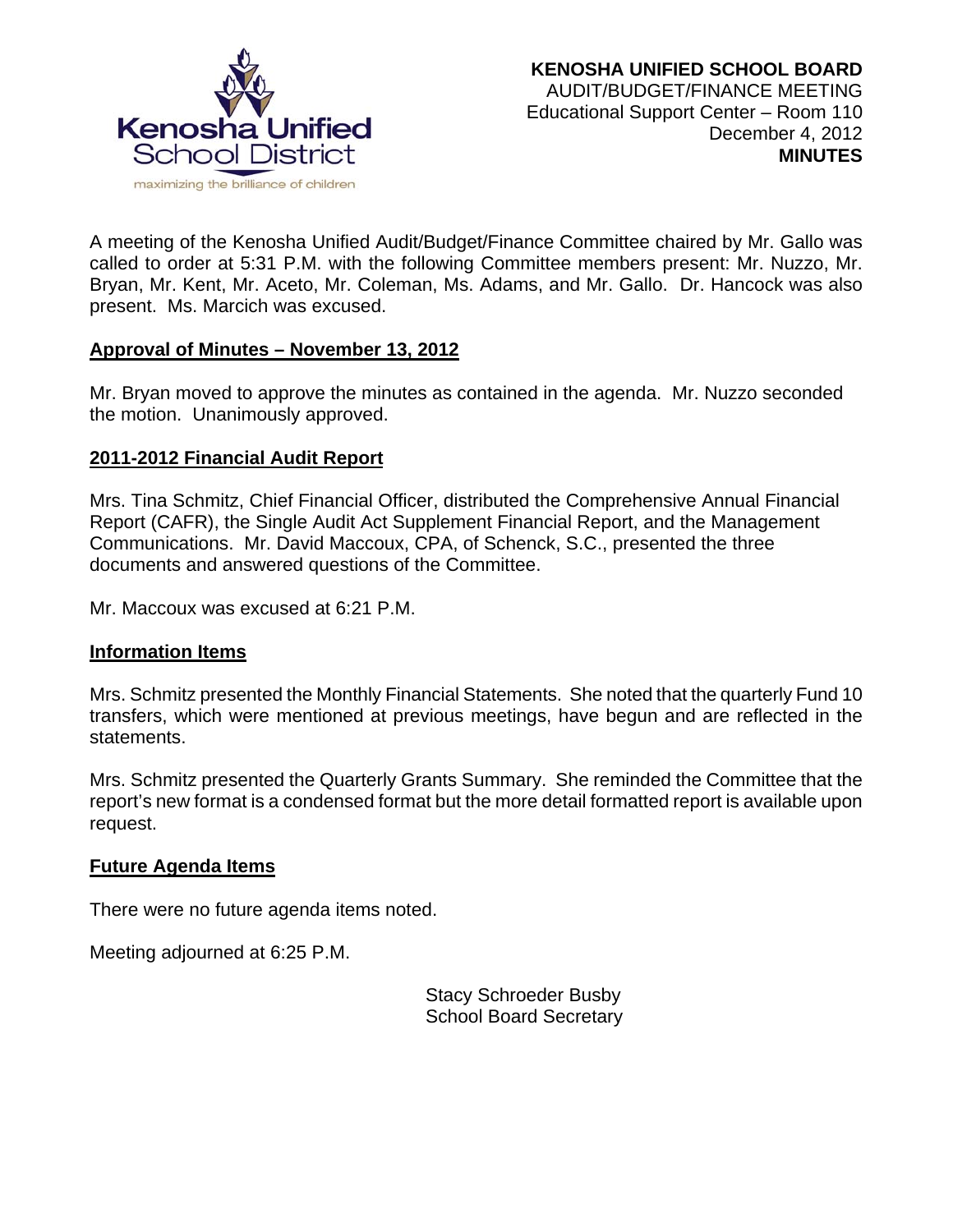

A joint meeting of the Kenosha Unified Planning/Facilities/Equipment and Personnel/Policy Committees chaired by Mr. Bryan was called to order at 6:30 P.M. with the following Committee members present: Mr. Nuzzo, Ms. Stevens, Ms. Bothe, Ms. Dahl, Mr. Zielinski, Mrs. Coleman, Mrs. Taube, Mr. Gallo, Mr. Retzlaff, Ms. Hamilton, Ms. Ross, Mrs. Reed, Mrs. Anderson, Mrs. Daghfal, Ms. Santoro, Ms. Galli, and Mrs. Coleman. Dr. Hancock was also present. Mr. Jacobs and Mr. Wamboldt were excused. Ms. Morrison, Ms. Dahl, Ms. Kirkwood, Ms. Iqbal, and Mr. Simpkins were absent.

## **Approval of Minutes – November 13, 2012 Planning/Facilities/Equipment**

Ms. Bothe moved to approve the minutes as contained in the agenda. Mr. Bryan seconded the motion. Unanimously approved.

## **Approval of Minutes – November 13, 2012 Joint Planning/Facilities/Equipment and Personnel/Policy**

Mr. Bryan moved to approve the minutes as contained in the agenda. Mrs. Taube seconded the motion. Unanimously approved.

# **Approval of Minutes – November 13, 2012 Joint Personnel/Policy and Curriculum Program**

Mrs. Anderson moved to approve the minutes as contained in the agenda. Mrs. Taube seconded the motion. Unanimously approved.

### **Promethean Board Update**

Dr. Sue Savaglio-Jarvis, Assistant Superintendent of Teaching and Learning, indicated that the Promethean Board Update was being presented per a request and was for information only. Mr. Finnemore, Director of Facilities, indicated that the use of the promethean boards has grown exponentially over the past couple of years. Currently, the District has over 700 boards with only five boards to be installed. He explained that an in-house installation process has been developed which has save the District over \$400,000. Dr. Savaglio-Jarvis indicated that Mrs. Ann Fredriksson, Coordinator of Instructional Technology & Library Media, and Mary Salani, Instructional Technology Teacher Consultant, were present via Skype to answer questions of the Committee.

Ms. Stevens requested cost information on the 150 promethean boards last winter.

# **Policy 6311 – Elementary School Classroom Utilization**

Mr. Finnemore presented Policy/Rule 6311 - Elementary School Classroom Utilization and indicated that it is recommended that it be eliminated as it is outdated and does not reflect current practice. He noted that Policy/Rule 7200 – Facilities Planning defines and covers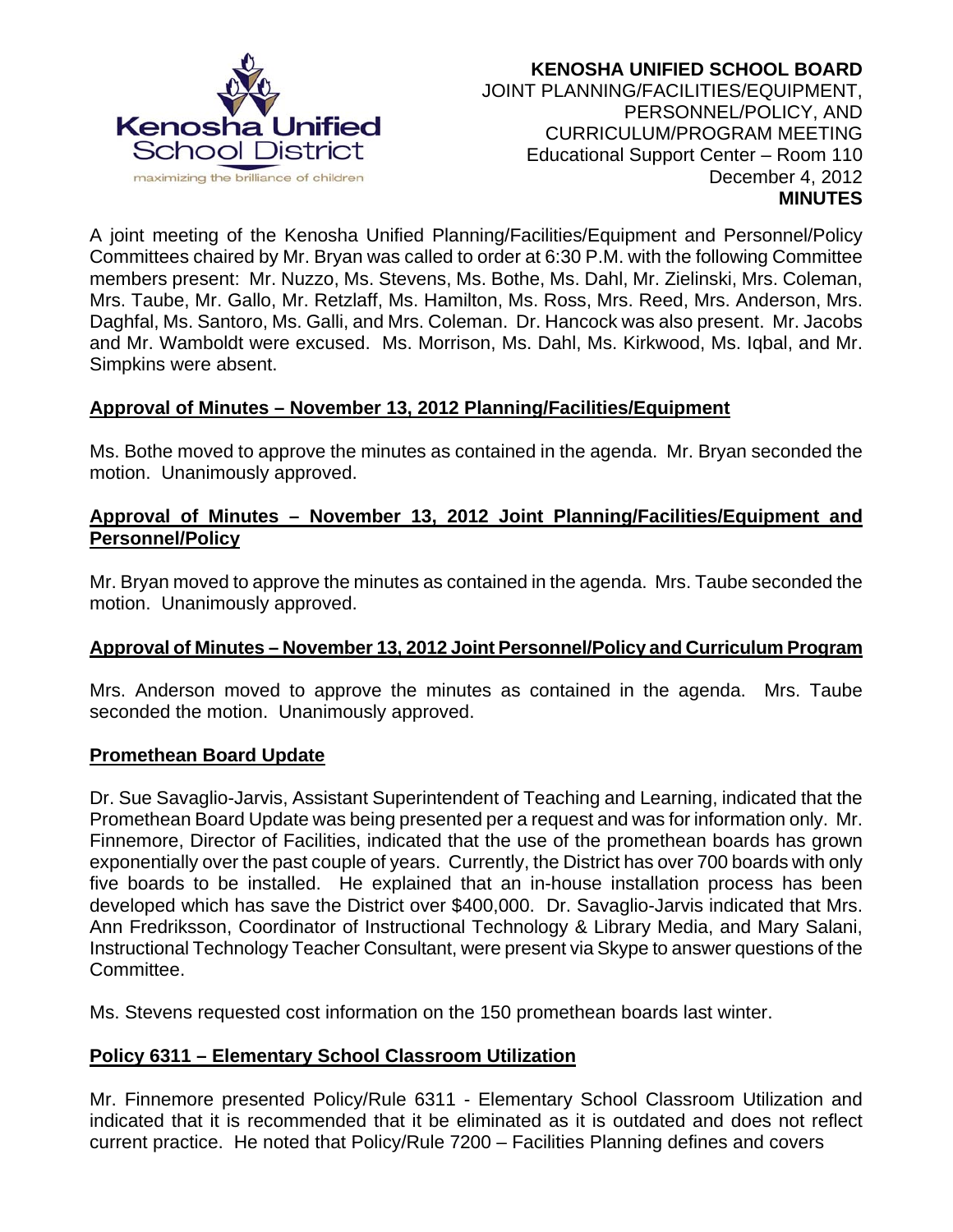the protocol for facilities planning. It was also noted that Policy 7200 was only included in the agenda as a reference and that the 7000 policy series was being brought to the Committee at a later date for revision.

Mr. Valeri moved to forward Policy/Rule 6311 – Elementary School Classroom Utilization to the full Board for a first reading on December 18, 2012 and a second reading on January 22, 2013 with the recommendation that the policy be eliminated. Mrs. Bothe seconded the motion. Unanimously approved.

Meeting adjourned at 7:05 P.M.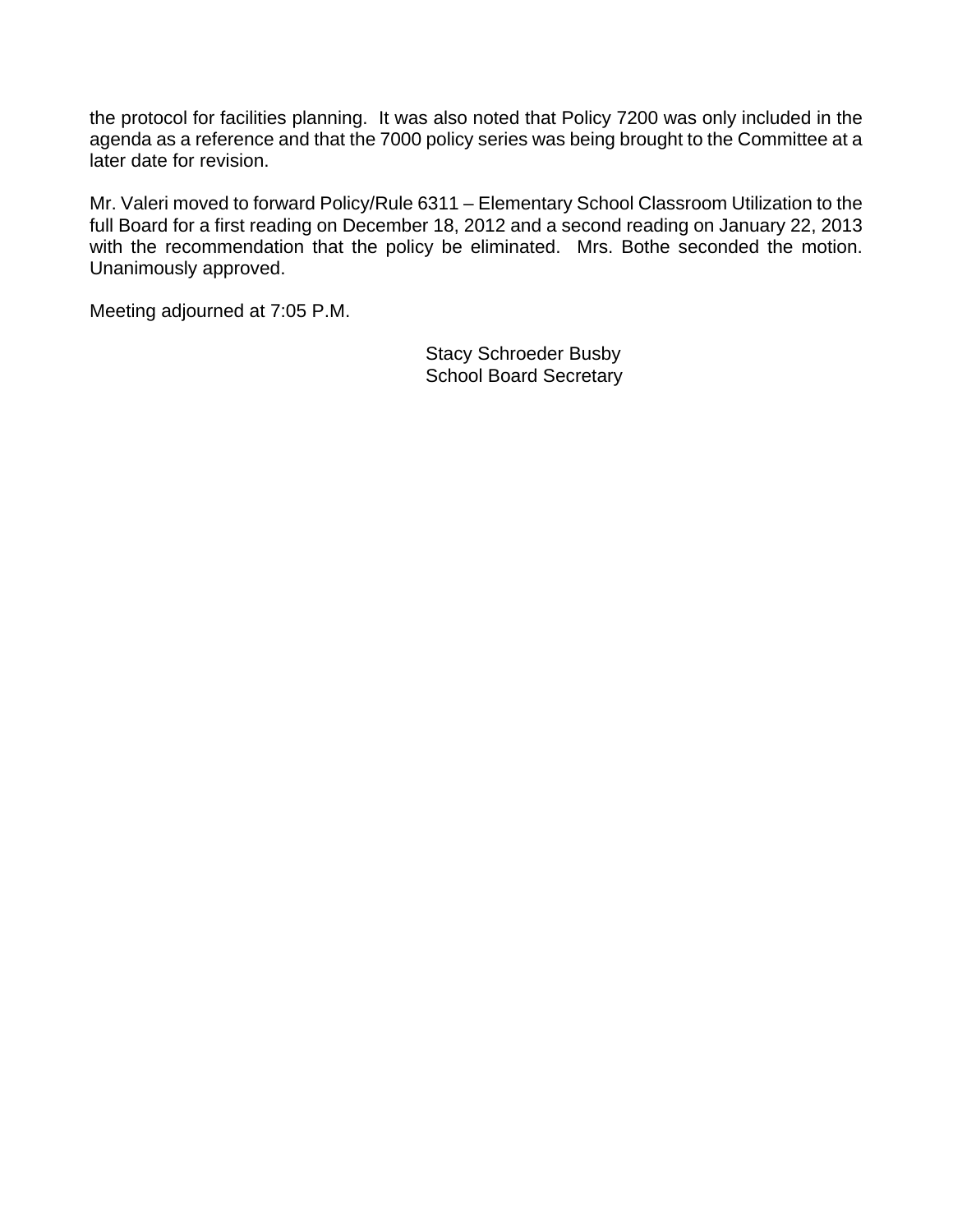

A meeting of the Kenosha Unified Personnel/Policy Committee chaired by Mrs. Coleman was called to order at 7:08 P.M. with the following Committee members present: Mrs. Taube, Mr. Gallo, Mr. Retzlaff, Ms. Hamilton, Ms. Ross, and Mrs. Coleman. Dr. Hancock was also present. Mr. Jacobs and Mr. Wamboldt were excused. Ms. Morrison was absent.

### **Approval of Minutes – November 13, 2012 Meeting**

Mr. Retzlaff moved to approve the minutes as contained in the agenda. Mr. Gallo seconded the motion. Unanimously approved.

## **Policy/Rule 1240 – Access to Public Records**

Mr. Edward Kupka, Interim Director of Human Resources, presented Policy/Rule 1240 – Access to Public Records and indicated that the revisions consisted of clearly stating that District records should be retained for periods of time specified in the Wisconsin Records Retention Schedule for School Districts provided by the Wisconsin Department of Public Instruction and to update position titles.

Mr. Retzlaff requested that this item be returned to the Committee next month to allow time for him to compare the policy with the Wisconsin Records Retention Schedule for School Districts and Wisconsin State Statutes. There were no objections from other Committee members or Administration.

### **Future Agenda Items**

Policy/Rule 1240 – Access to Public Records will be returned to the Committee next month as indicated above.

Meeting adjourned at 7:20 P.M.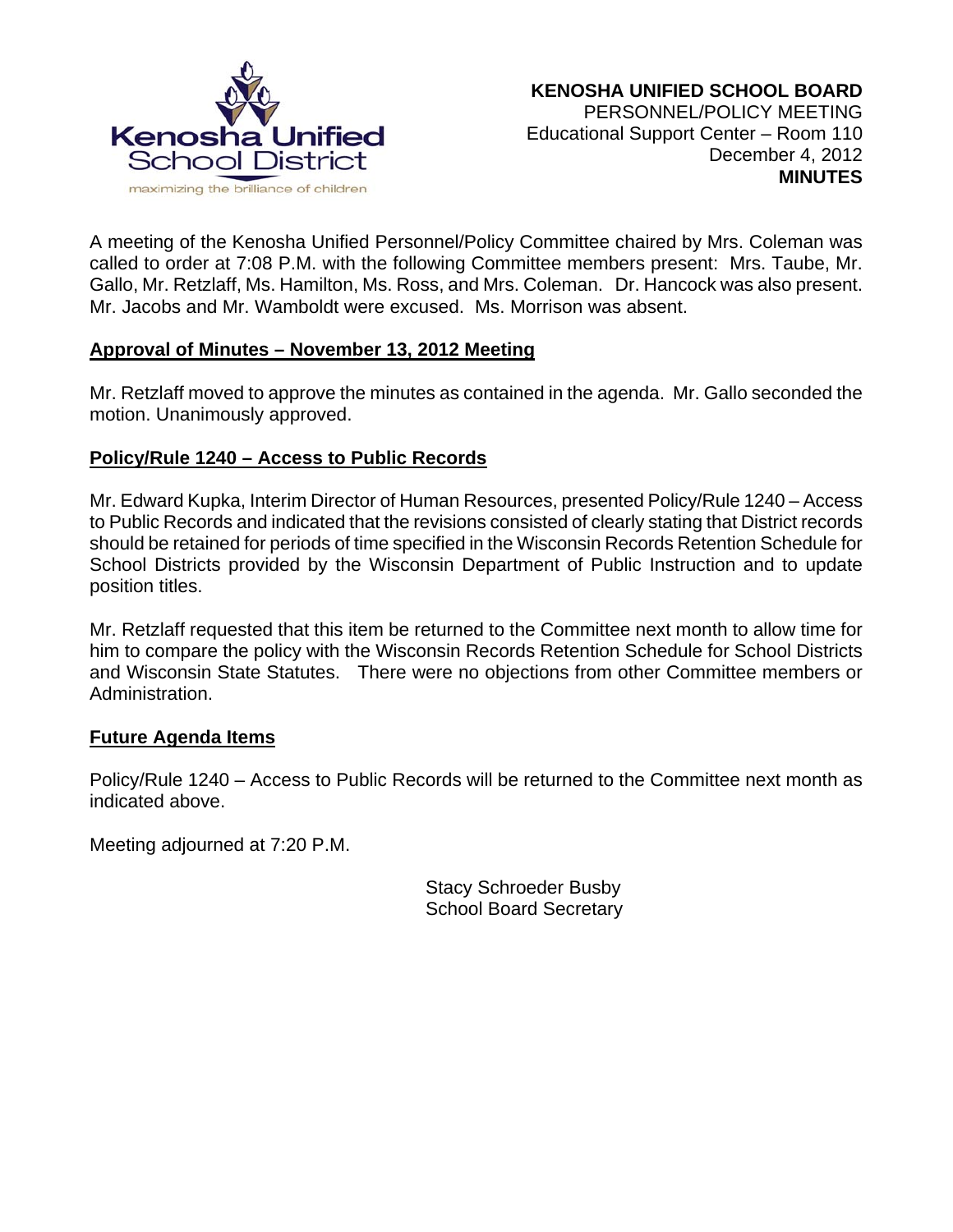

A meeting of the Kenosha Unified Curriculum/Program Committee chaired by Mrs. Taube was called to order at 7:25 P.M. with the following Committee members present: Ms. Stevens, Mrs. Coleman, Mrs. Reed, Mrs. Anderson, Mrs. Daghfal, Ms. Santoro, Ms. Galli, and Mrs. Taube. Dr. Hancock was also present. Mr. Simpkins was absent.

## **Approval of Minutes – November 13, 2012 Curriculum/Program and Joint Personnel/Policy & Curriculum/Program**

Mrs. Coleman moved to approve the minutes as presented in the agenda. Mrs. Anderson seconded the motion. Unanimously approved.

#### **Information Items**

Dr. Sue Savaglio-Jarvis, Assistant Superintendent of Teaching and Learning, presented the TOSA Wisconsin Technology Initiative Grant which seeks to enhance student academic achievement 21<sup>st</sup> century skills, attendance, attendance and engagement through the effective use of interactive classroom technology. She indicated that the grant was originally approved in the Spring of 2011 but is being brought back for informational purposes as the grant is in the third phase. She noted the timeline of stages of the third phase which was included in the agenda.

Mrs. Ann Fredriksson, Coordinator of Instructional Technology & Library Media, and Ms. Mary Salani, Instructional Technology Teacher Consultant, were present via Skype and answered questions of the Committee.

Dr. Savaglio-Jarvis presented the Teacher Resource Guides contained in the agenda and explained that the guides were developed as a tool for teachers to illustrate and guide them to where the necessary Common Core information and/or documents can be located. She indicated that since a majority of the information and/or documents are located on the KUSD website or on My Big Campus, Ms. Sue Mirsky, Coordinator of Literacy; Mr. David Tuttle, Coordinator of Talent Development; and Mrs. Christine Pratt, Coordinator of Science and Mathematics; were present to demonstrate how to navigate to the noted resources on both sites. Ms. Stevens requested that a My Big Campus access training be added to a future agenda.

Dr. Savaglio-Jarvis indicated that the Special Education Update was being presented per a request and is informational only. Ms. Susan Valeri, Director of Special Education and Student Support, presented the District's mission, commonly referred to special education terms, the legal requirements pertaining to special education students, the number of special education students in the District, the placement of the students, and location of the self-contained programs. Ms. Stevens requested information pertaining to special education instruction costs versus regular education instruction costs.